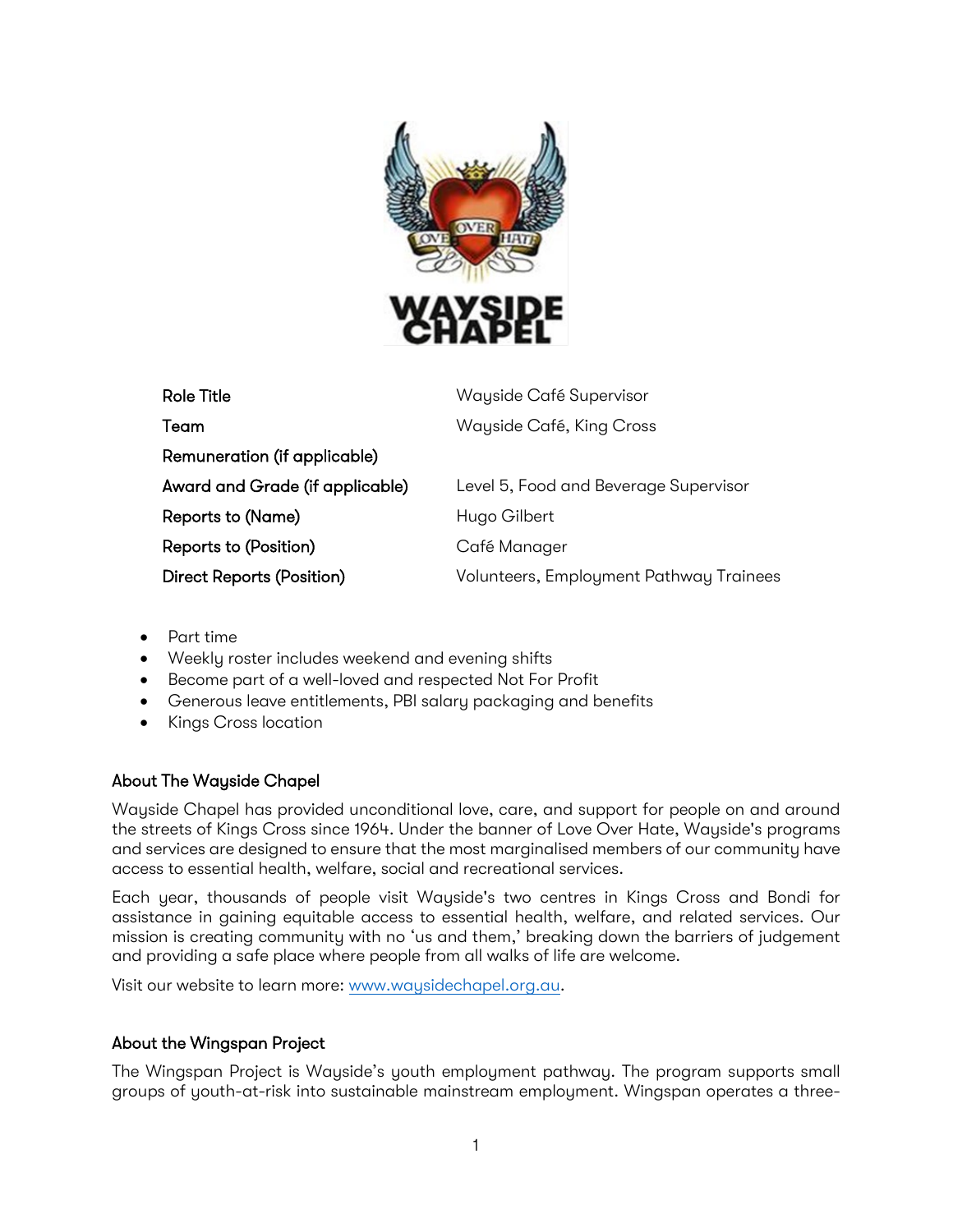step model which provides wraparound support to young people, trains and employs them in Wayside's own social enterprises, and then transitions them into mainstream employment.

### About The Wayside Café, Kings Cross

The Wayside Café, Kings Cross is a low-cost cafe serving fresh, wholesome and delicious food to some of Sydney's most vulnerable citizens. Cafe meals are not free, but they are very affordable, with items ranging from 20c to \$4. This is consistent with the greater Wayside mentality of a hand up rather than a handout and provides our visitors with the dignity of choice.

The Wayside Café is also a social enterprise that forms part of Wayside's employment pathway program, Wingspan. The young people work within the café to develop valuable skills and to overcome personal barriers, before transitioning out into jobs of their choosing in the mainstream workforce. The Wayside Café, Kings Cross is run by a diverse group of people who pride themselves on their supportive and inclusive workplace culture and an exemplary customer experience.

### About The Position

The role of the Social Enterprise Cafe Supervisor is a unique and exciting one. A fundamental aspect of the role is to create and nurture a vibrant and safe café environment, a place where visitors and staff alike will return to enjoy time and time again. To enhance visitor experience and enjoyment, the café will host a weekly series of activities and events. The Café Supervisor role is key in the successful execution of these.

The Wayside Café, Kings Cross is moving rapidly towards greater engagement with Wingspan, Wayside's employment pathways programme, and a stronger connection with our local community. A pivotal role within the transition will be the Social Enterprise Cafe Supervisor. You will facilitate community and connection between people, as well as supervise the training and progression of the Wingspan Program participants.

On the commercial side, The Supervisor is responsible for overseeing the day-to-day operations of the café. These responsibilities include the introduction of espresso coffee, upholding exemplary standards of service and customer/visitor experience, and for ensuring the café remains a cost efficient and smooth-running operation.

On the social impact side, the Supervisor is responsible for the training and development of the volunteers, Wingspan Trainees, and all other front-of-house staff, and for maintaining a supportive and inclusive workplace culture. The Social Enterprise Cafe Supervisor works closely with the Café Manager to achieve both social and commercial targets.

### Responsibilities

Commercial operation

- Cafe
	- o Oversee the daily operations of the café's front-of-house, including setup and clean down over a variety of day, evening and weekend shifts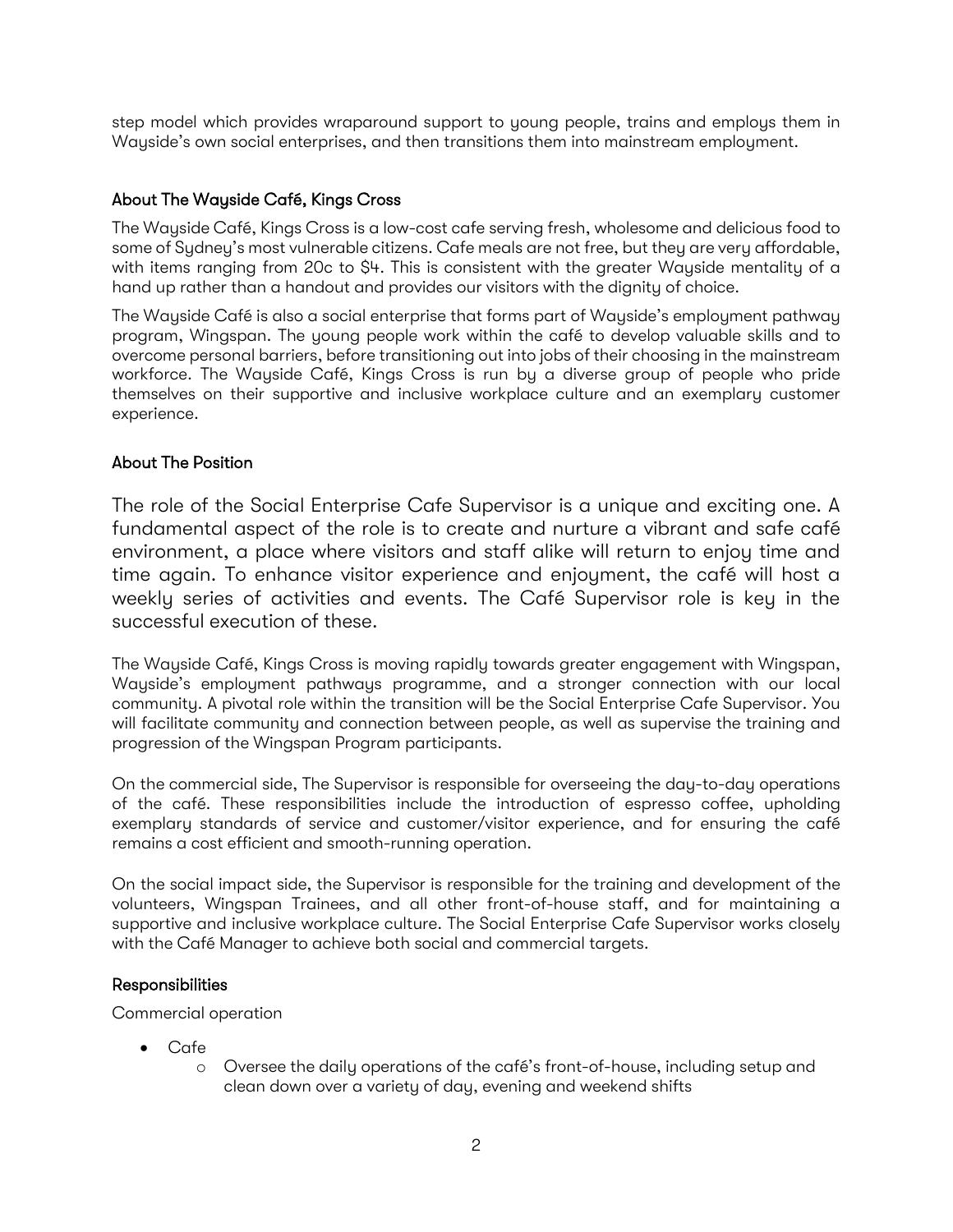- o Establish and foster the successful implementation of espresso coffee service to the café
- o Ensure all duties are performed, through effective delegation and supervision of staff
- o Oversee café operation and maintenance, including account reconciliation, cash handling and associated reporting
- o Lead excellence in customer service and ensure all staff maintain consistent and accurate product knowledge
- o Manage and resolve complaints or feedback
- o Create and maintain a welcoming community vibe in the café each day
- o Assist in the successful accomplishment of Wayside events and activities targeted at community engagement.
- Sales
	- o Work closely with Café Manager to set and achieve commercial objectives
	- o Lead front-of-house staff in striving towards sales targets
- WHS
	- o Actively promote health and safety, and take reasonably practicable steps to control risks, ensuring a safe workplace for visitors, staff, and volunteers
	- o Ensure the café is maintained to the highest standards of cleanliness and food safety protocols
	- o Comply with legislation and all Wayside WHS policies/procedures and instructions, report any hazards or safety issues and perform all tasks in a manner which guards against risk to self and others within the workplace.

Workplace culture, and employment pathway

- Workplace culture
	- o Demonstrate a workplace culture based around the values of respect, kindness, and dignity
	- o Role model professionalism and service excellence in all areas of the Café
	- o Contribute to a 'yes' culture where the workplace adapts continually to the needs of the staff, the customers, and the business
	- o Celebrate achievement and growth in the team and share the successes of the business with all.
	- o Adhere to the policies and procedures of The Wayside Chapel.
	- o Attend and actively participate in all organisational and external meetings as required.
	- o Participate in the review and further development of policy and procedures.
	- o Complete any other duties as directed by the Café Management and undertake training as required and directed.
- Employment pathway
	- o Inspire a positive team environment by motivating and supporting staff
	- o Assist in creating a workplace training environment where each person feels supported; where diversity is embraced; and where mistakes are learning opportunities
	- o Be present and observant of other staff, Wingspan Trainees, and volunteers, and strive to catch every moment to positively reinforce good performance, or to provide critical feedback
	- o Actively report feedback of the professional skills development of Wingspan Trainees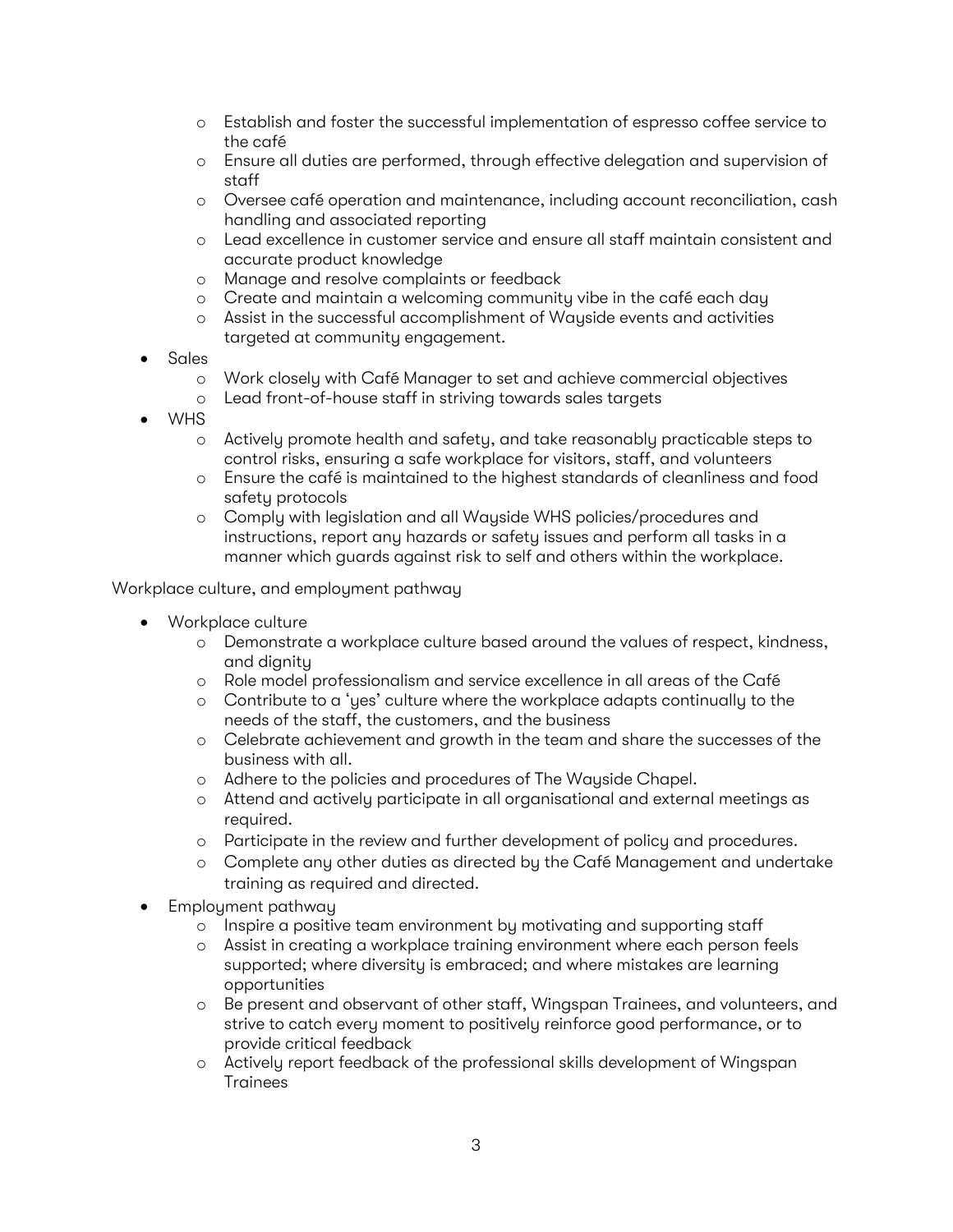## About the Candidate

You encompass a positive, authentic, inclusive personality with strong communication skills and the ability to actively listen and offer critical feedback. You role model professional behaviours and continuously strive to up lift and support the people around you. You are an adaptable and innovative person with the ability to negotiate, compromise, and work well with others. You have the openness to work in a diverse, dynamic and changing environment and the ability to maturely navigate workplace challenges. You will have an uncompromising belief in the value of each young person, and in their ability to succeed in their employment goals.

### Skills and Experience

## Essential

- Hospitality experience
- Management experience
- Natural ability to connect with all people and to understand and build rapport with diverse groups
- Demonstrated ability to manage competing priorities through effective time management
- Exceptional communication skills and the ability to engage warmly with people at all levels to create environments of respect, fun and sharing

## Desirable

- Familiarity with MS Office products including Word, Excel, Outlook, and PowerPoint
- Experience working in social enterprises
- Experience supporting youth at risk
- Not for profit sector experience

# Key Performance Indicators

- Commercial operation
	- o Exemplary visitor service experience in the cafe at all times
	- o Successful implementation of espresso coffee service to the café experience
	- o Activities and events are organized and hosted to a maximum level of visitor engagement and enjoyment
	- o Stock is managed effectively with good flow and minimal loss
	- o Accurate and prompt reporting on sales results, with week/month/yearly comparisons
	- o New processes and systems are developed promptly when a new need is identified
	- o Staff follow policies, procedures, and guidelines
- Staff, workplace culture, and employment pathway
	- o Staff are effectively managed with clear communication and feedback
	- o Staff moral and motivation is high, and positive professional relationships are maintained between all staff
	- o Regular performance reviews and feedback